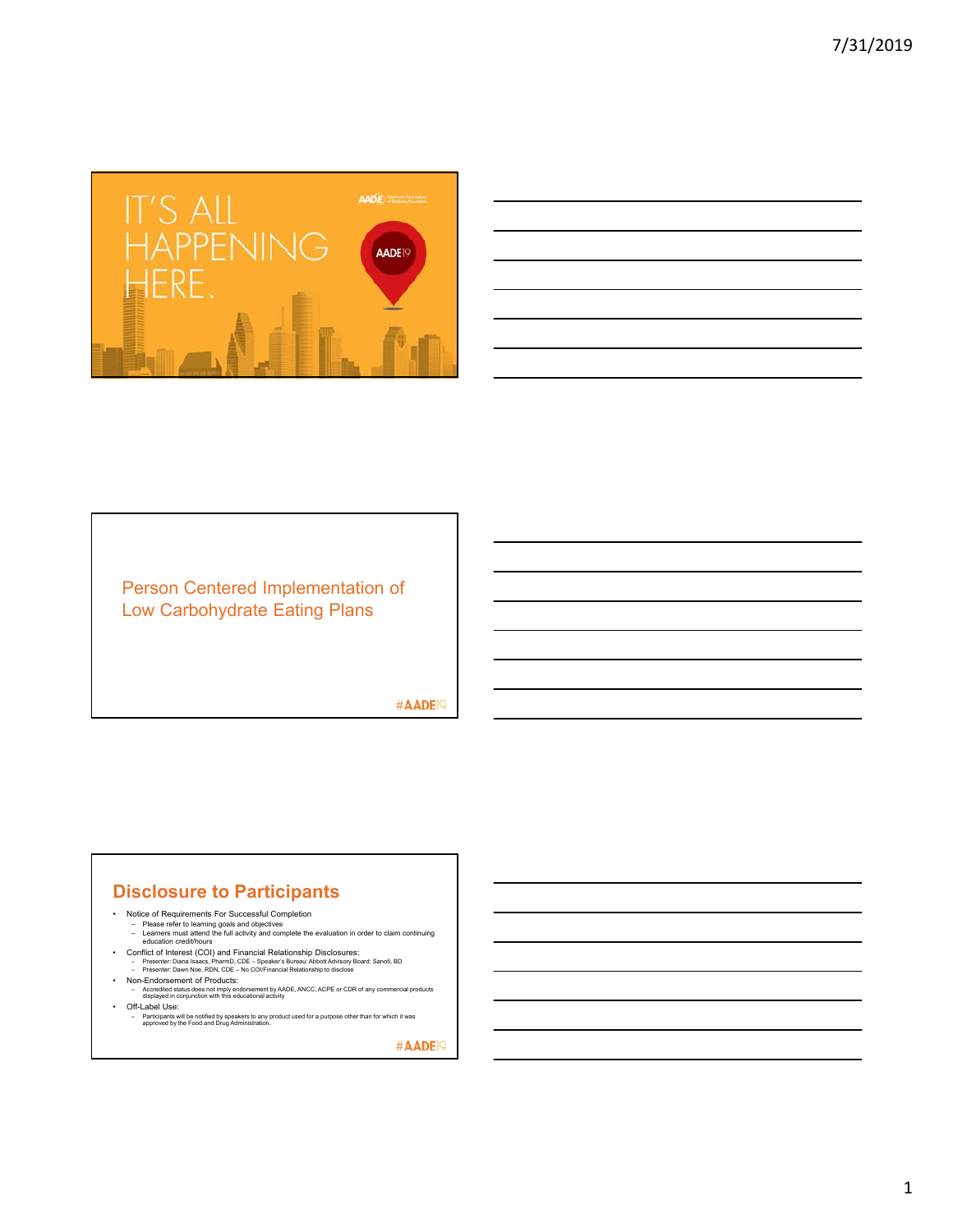

**Dawn Noe** RDN, LD, CDE Dietitian, Certified Diabetes Educator Cleveland Clinic Diabetes Center Cleveland, OH



**Diana Isaacs** PharmD, BCPS, BC-ADM, CDE

Clinical Pharmacy Specialist Cleveland Clinic Diabetes Center Cleveland, OH

#AADE<sup>19</sup>

# **Learning Objectives**

- Describe the evidence for low carbohydrate meal plans for people with diabetes.
- Review low carbohydrate eating patterns and how they an be incorporated into diabetes care.
- Discuss cases and medication adjustments for people with diabetes following a low carbohydrate lifestyle.

#AADE<sup>19</sup>

#### **Nutrition Therapy for Adults with Diabetes or Prediabetes: A Consensus Report**

- There is not an ideal percentage of calories from carbohydrate, protein, and fat…macronutrient distribution should be based on individualized assessment of current eating patterns, preferences, and metabolic goals.
- The amount of carbohydrate required for optimal health in humans is unknown.
- For select adults with type 2 diabetes not meeting glycemic targets or<br>where reducing antiglycemic medications is a priority, <mark>reducing overall</mark><br>carbohydrate intake with low or very low carbohydrate eating plans is a<br>via

Evert AB et al. Diabetes Care 2019;42:731‐754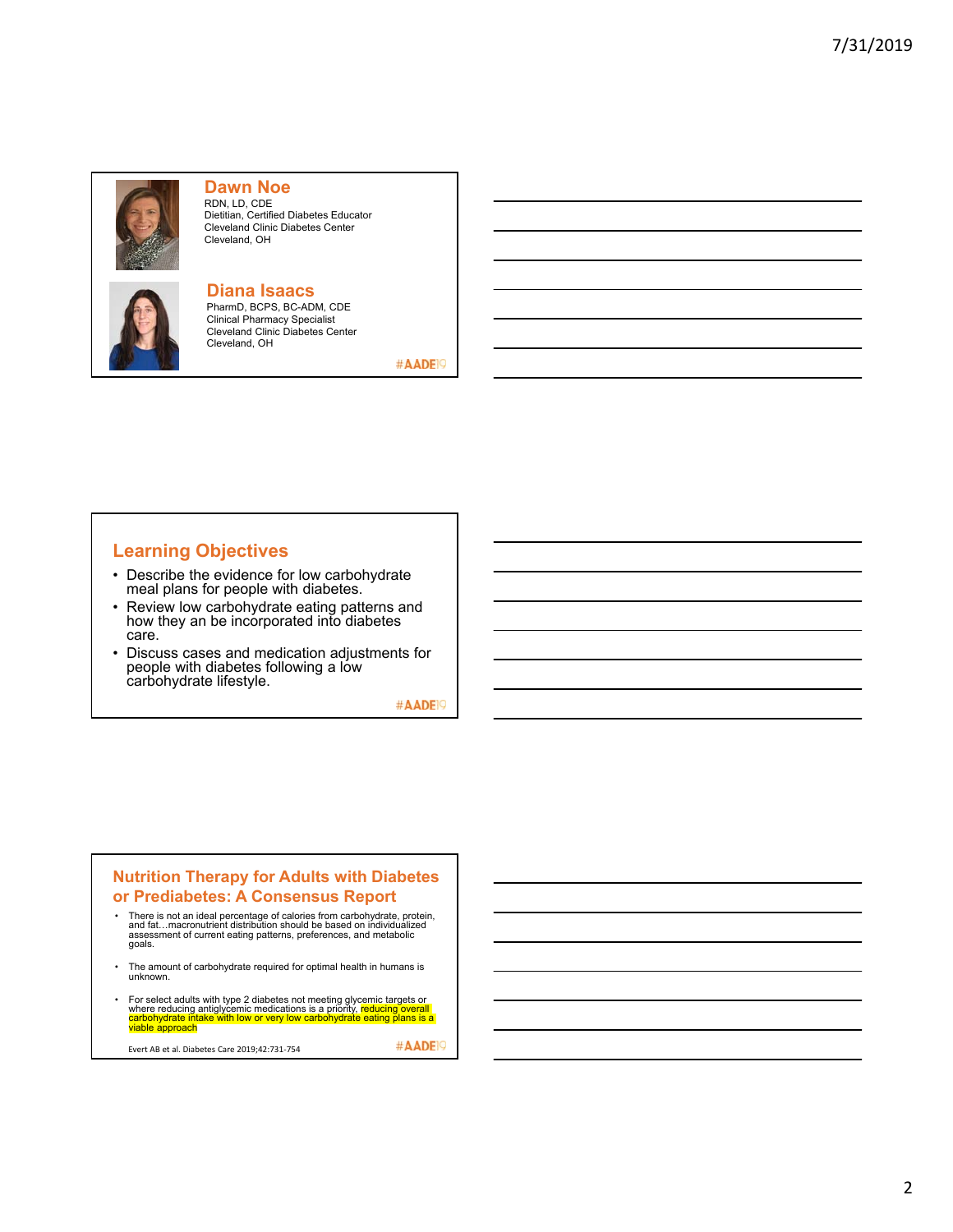







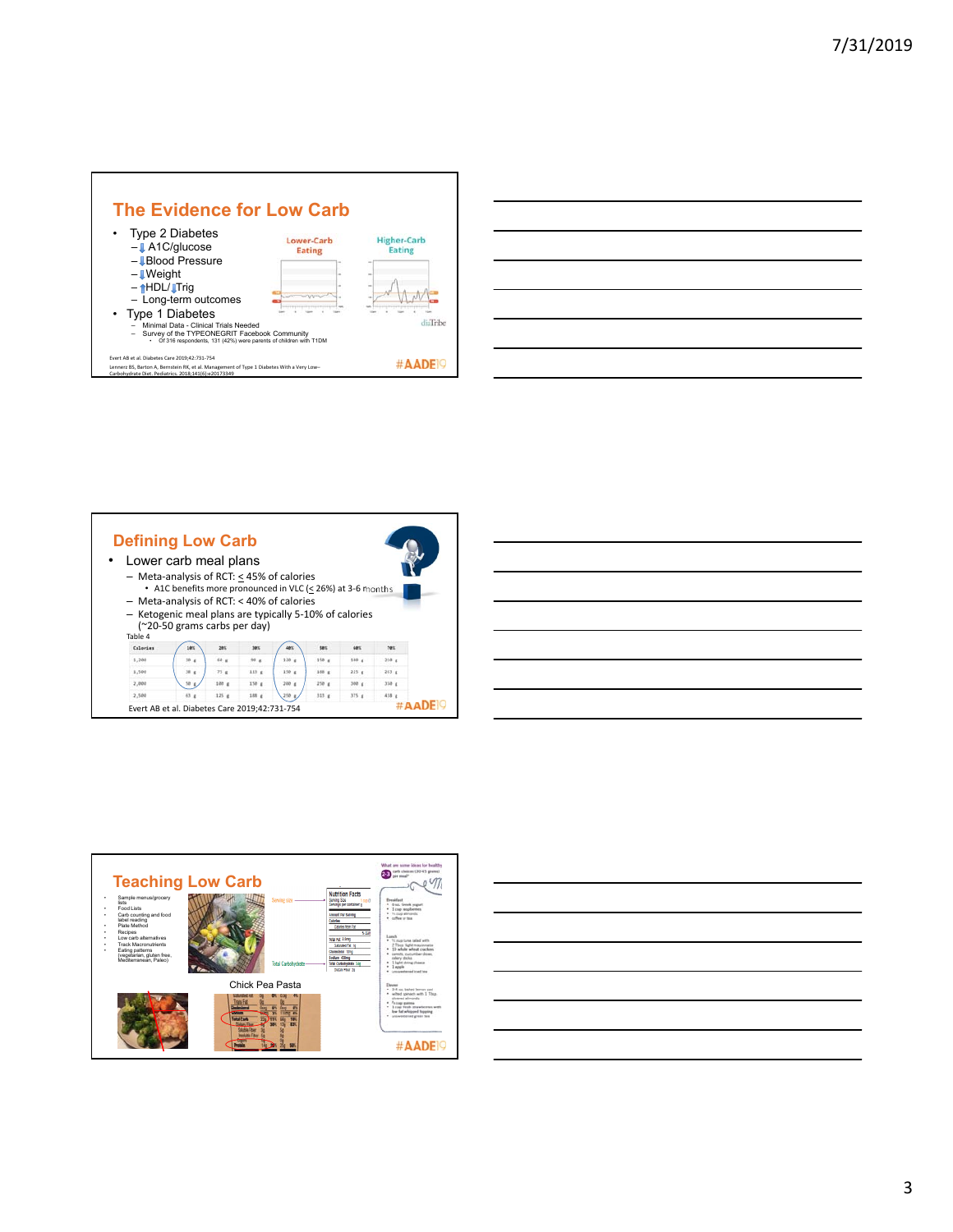

| <u>successive and the second control of the second control of the second control of the second control of the second</u> |                                                                                                                      |  |  |  |
|--------------------------------------------------------------------------------------------------------------------------|----------------------------------------------------------------------------------------------------------------------|--|--|--|
|                                                                                                                          |                                                                                                                      |  |  |  |
| the contract of the contract of the contract of the contract of the contract of the contract of the contract of          |                                                                                                                      |  |  |  |
| <u> Alexandro de la contrada de la contrada de la contrada de la contrada de la contrada de la contrada de la co</u>     |                                                                                                                      |  |  |  |
|                                                                                                                          |                                                                                                                      |  |  |  |
|                                                                                                                          |                                                                                                                      |  |  |  |
|                                                                                                                          | <u> 1989 - Andrea Santa Andrea Andrea Andrea Andrea Andrea Andrea Andrea Andrea Andrea Andrea Andrea Andrea Andr</u> |  |  |  |
|                                                                                                                          |                                                                                                                      |  |  |  |



#### **Clinical Pearls for Providing Support**

- Real food when possible
- Options when convenience needed
- Consider discussing the carb foods that the PWD already eats and find a way to make these a bit less carb/sugar and more whole grain, etc.
	- Ex: flavored sweetened yogurt plain yogurt, add own vanilla, berries, etc.
- Address and assess for hunger emphasize protein, fiber, fat for satiety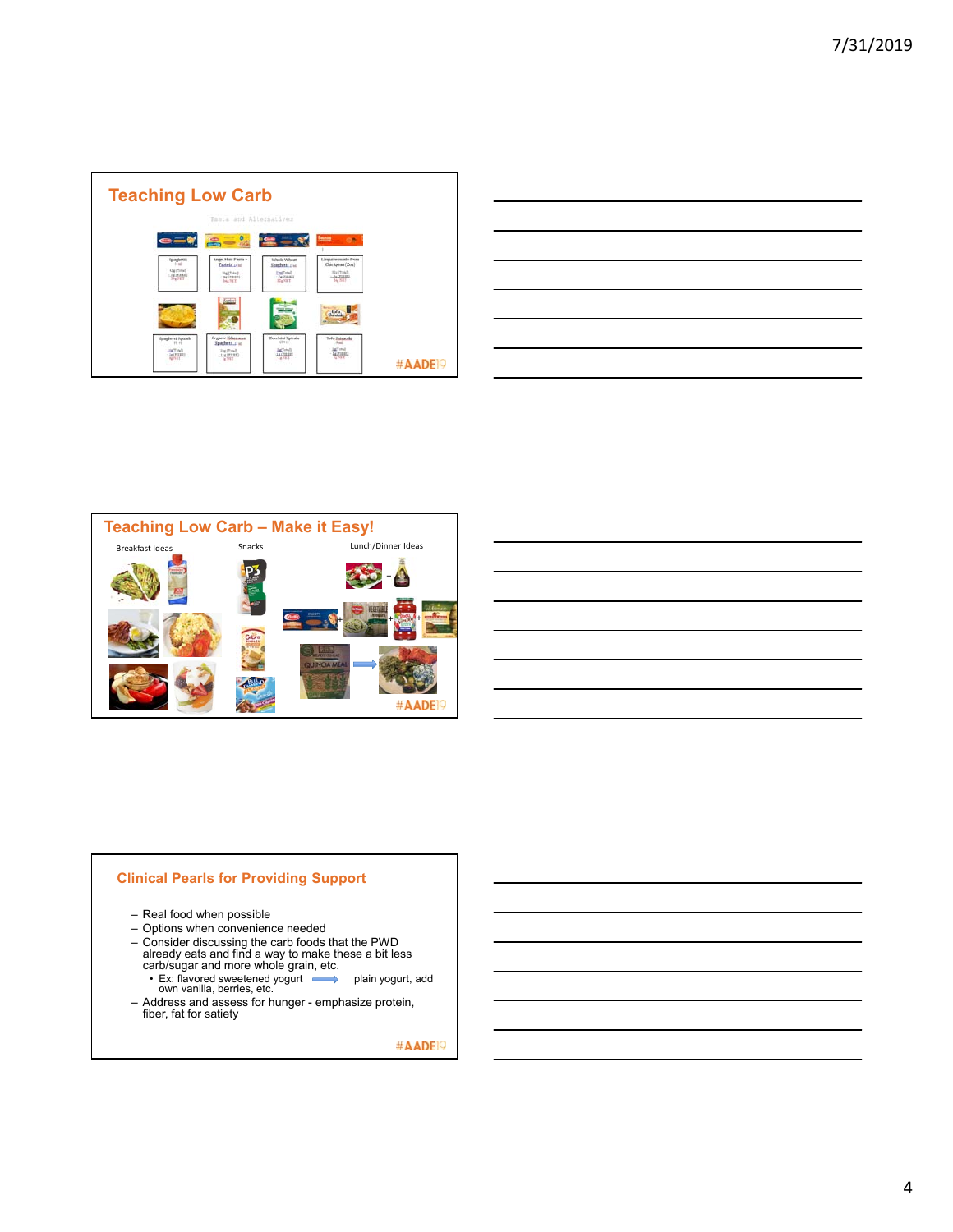



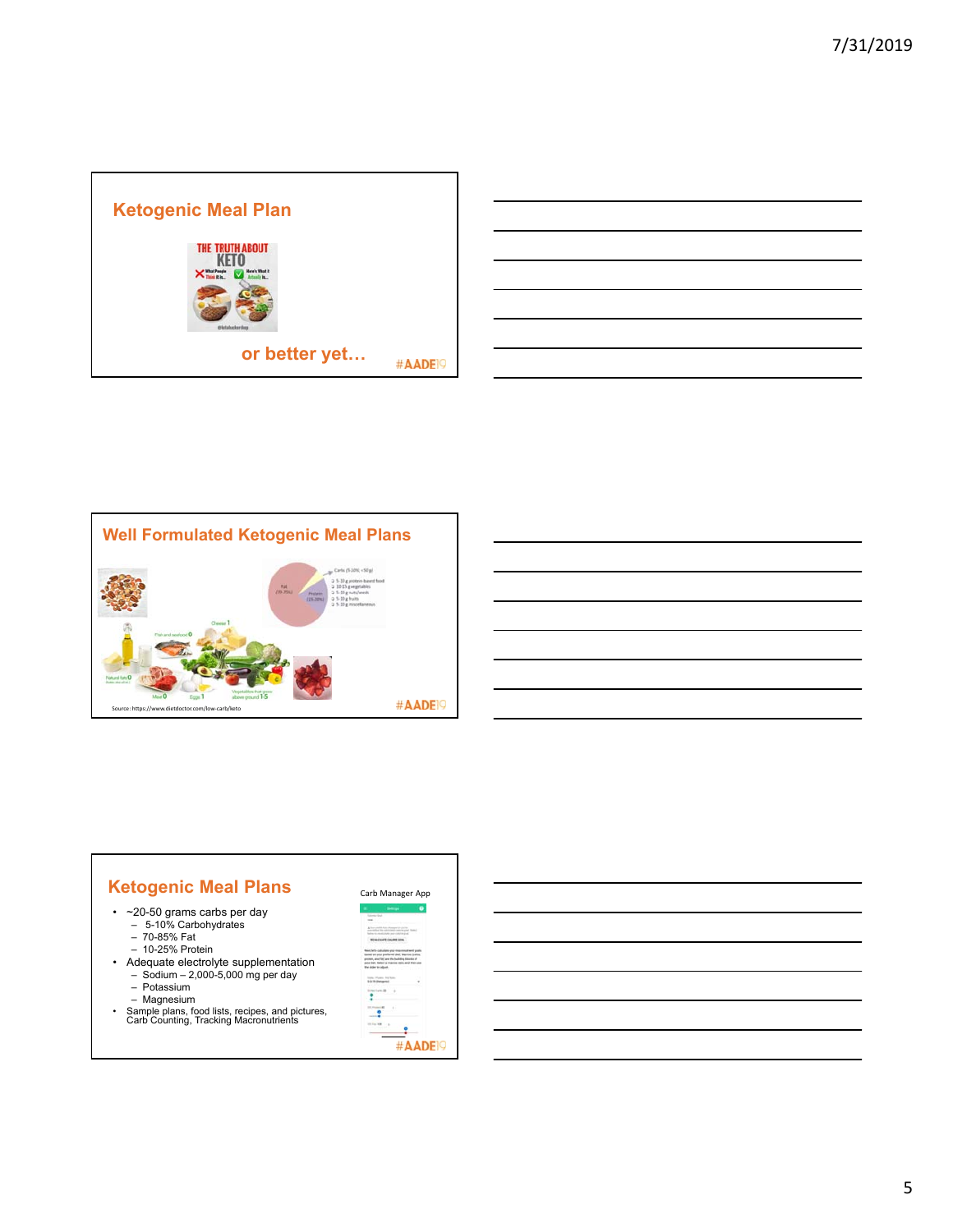

| ,我们的人们就会在这里,我们的人们就会在这里,我们的人们就会在这里,我们的人们就会在这里,我们的人们就会在这里,我们的人们就会在这里,我们的人们就会在这里,我们<br>第一百一十一章 我们的人们的人们,我们的人们的人们的人们,我们的人们的人们的人们,我们的人们的人们,我们的人们的人们,我们的人们的人们,我们的人们的人们,我们的 |  |  |
|----------------------------------------------------------------------------------------------------------------------------------------------------------------------|--|--|
|                                                                                                                                                                      |  |  |
|                                                                                                                                                                      |  |  |
|                                                                                                                                                                      |  |  |
| <u> 1989 - Jan Barat de Barat de la Barat de la Barat de la Barat de la Barat de la Barat de la Barat de la Bara</u>                                                 |  |  |
|                                                                                                                                                                      |  |  |
| ,一个人的人都是一个人的人,但是我们的人,我们也不会不会不会。""我们的人,我们也不会不会不会不会。""我们的人,我们也不会不会不会不会。""我们的人,我们也不                                                                                     |  |  |







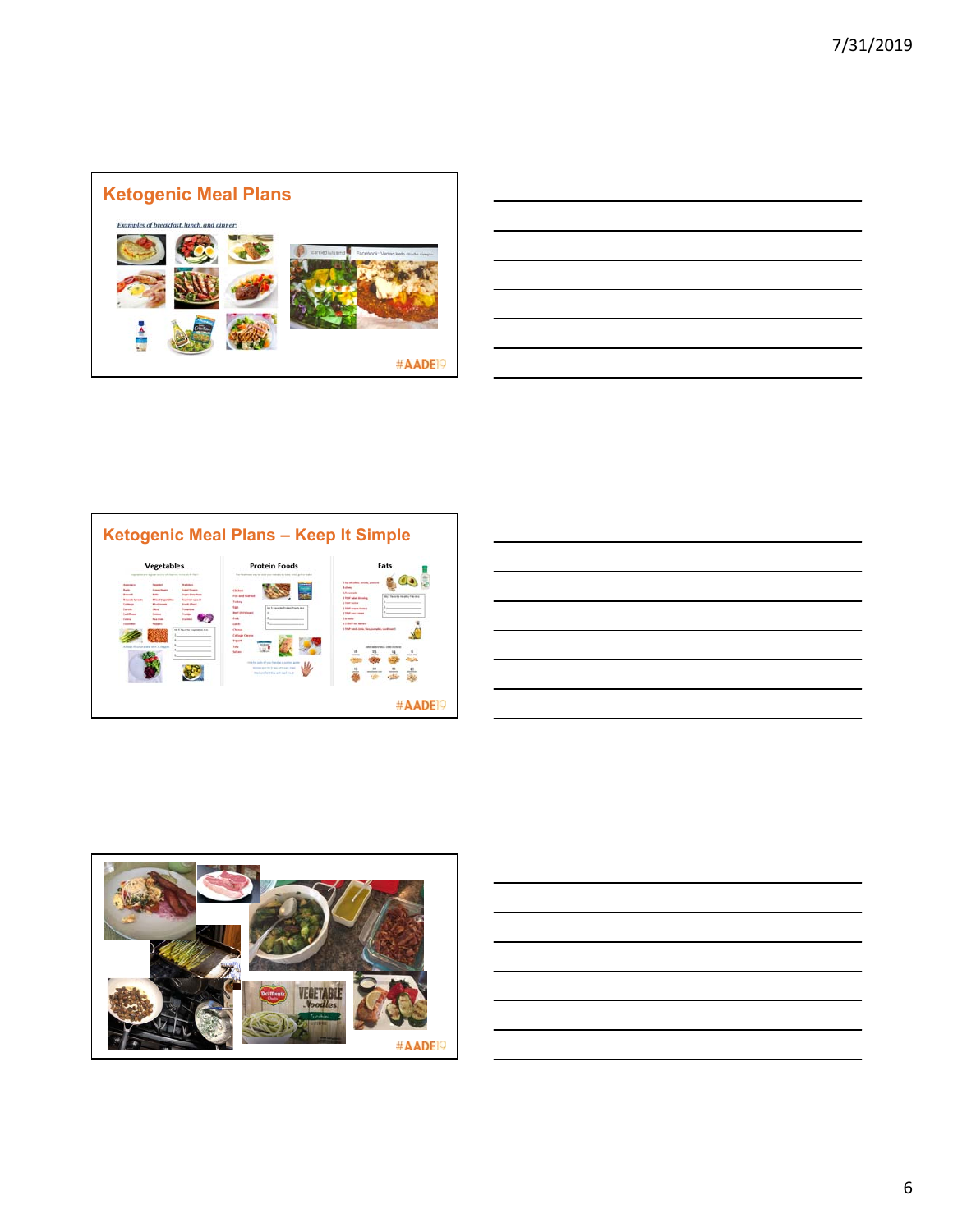# **Ketogenic Meal Plans Common Side Effects and Clinical Pearls**

- 
- Recommend a multivitamin<br>• Muscle Cramping:<br>– Drink 64 ounces of water per day<br>– Add Potassium/Magnesium<br>• "Keto Flu" Dizziness<br>– Electrolyte drinks and/or broth for added salt/sodium<br>– Electrolyte drinks and/or broth fo
	-



- 
- Hunger the first week<br>• Enjoy fat/proteins until sately, especially at the beginning<br>• How much fat/calories?<br>• Eating fat until satisfied and/or limiting fat and total calories for weight<br>• management
- 
- Screening for eating disorders prior to starting a ketogenic meal<br>• Dry mouth, funny taste in the mouth<br>• Dry mouth, funny taste in the mouth<br>• Minimize Risk of Hypoglycemia<br>• Minimize Risk of Hypoglycemia
- 



**Transitioning to Low Carb But Not Keto Meal Plan** 





# **Clinical Pearls for Providing Support**– Real food when possible – Options when convenience needed – Options for favorite foods • Pizza! • Keto dessert ideas • Recipes – Address and assess for<br>hunger - emphasize<br>protein, fiber, fat for satiety<br>– Emphasize electrolyte<br>needs – Handling vacations, planning purposeful breaks if needed, emotional/stress eating #AADE<sup>19</sup>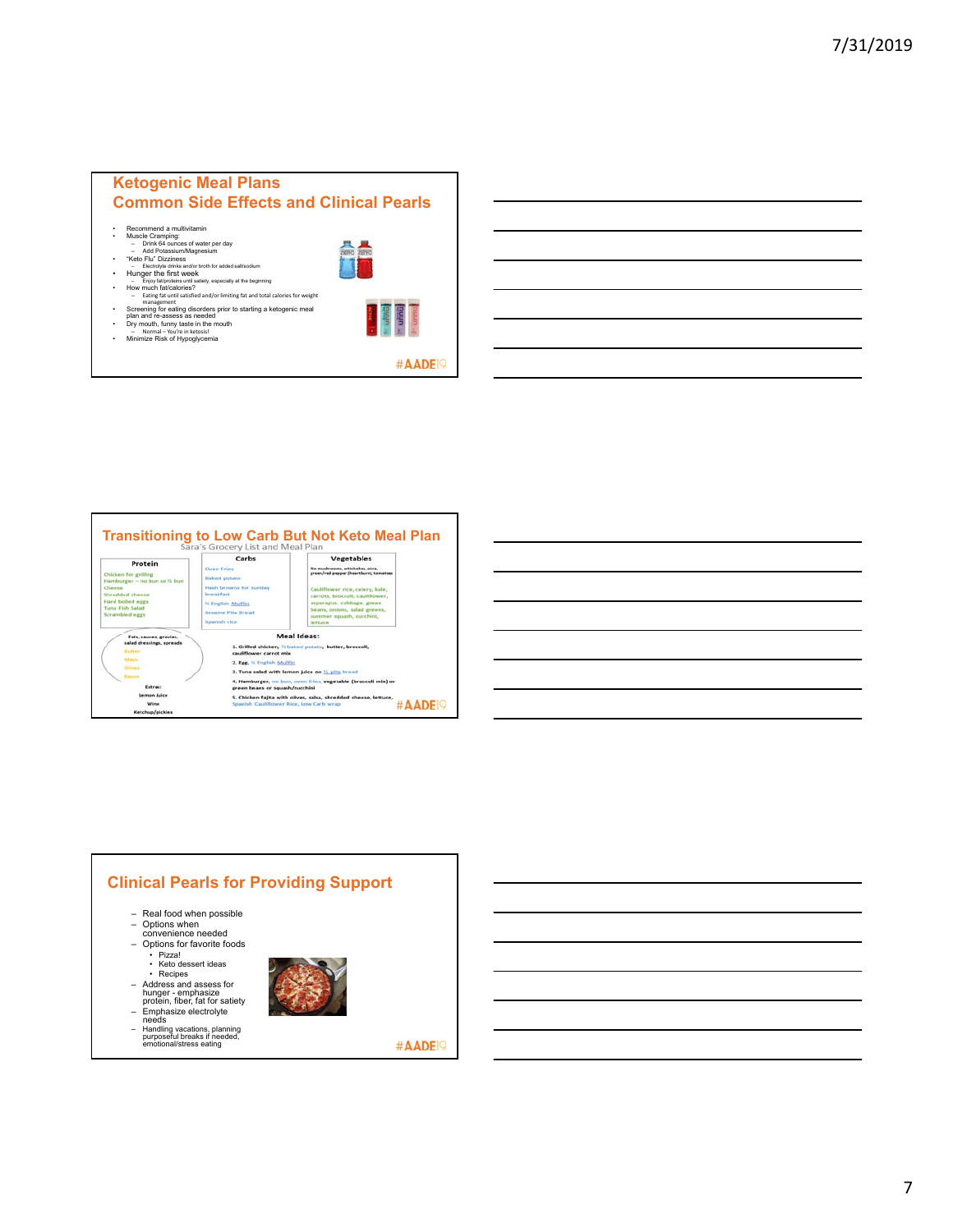# **Medication Adjustments with Low Carb Eating**

#AADE<sup>19</sup>

### **Nutrition Guidelines**

- Adopting a VLC eating plan can cause diuresis and swiftly reduce blood glucose;
- Consultation with a knowledgeable practitioner at the onset is necessary to prevent dehydration and reduce insulin and hypoglycemic medications to prevent hypoglycemia.

Evert AB et al. Diabetes Care 2019;42:731‐754

#AADE<sup>19</sup>

#### **Medication Adjustments in Type 2**

- Limit medications that cause hypoglycemia
	- Insulin
	- Sulfonylureas
	- Meglitinides
- Other medications likely not needed/preferred – Alpha glucosidase inhibitors (prevent carbohydrate digestion)
	- TZD (cause weight gain)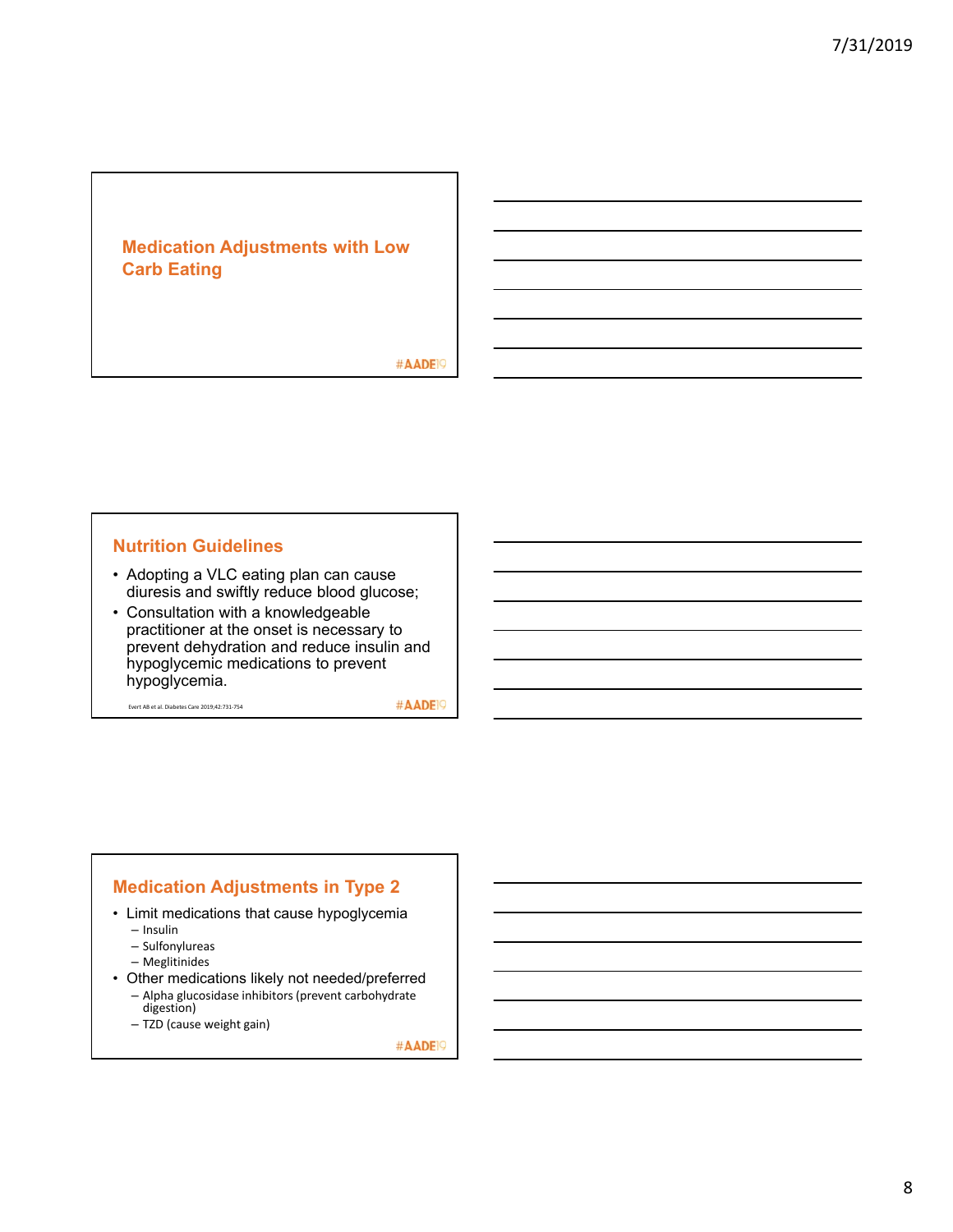# **Ketogenic: Meds to Stop**



**CAUTION** 

- Sulfonylurea
- Meglitinide
- Meal time insulin
- Combo insulins: 70/30
- Alpha glucosidase inhibitors

#AADE<sup>19</sup>

# **Ketogenic: Meds to Use Caution**

- SGLT-2 inhibitors
- Long acting insulin
- Insulin U500
- TZD (weight gain)

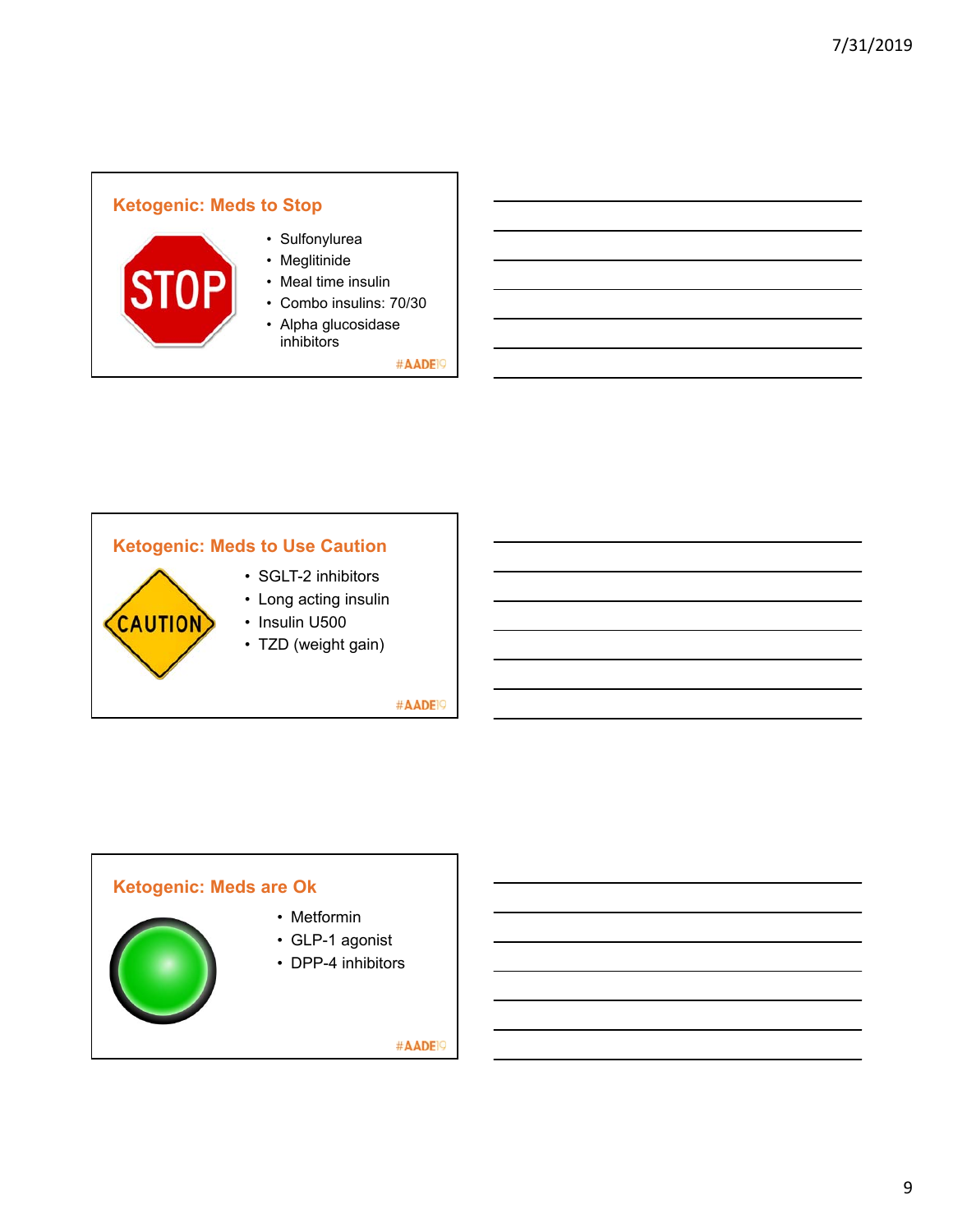#### **Medication Adjustments in Type 1**

- Basal: 20-50% decrease
- Bolus: may need to intensify carb ratio, bolus for protein?
- Close follow-up
- Monitor ketones
- Avoid SGLT-2 inhibitor
- Caution with hybrid closed-loop pumps

#AADE<sup>19</sup> Eiswirth M et al. Endocrinol Diabetes Metab Case Rep. 2018; 2018: 18-0002. Krebs JD et al. Asia Pacific Journal of Clinical<br>Nutrition 2016. 25 78–84. Nielsen JV et al. Upsala Journal of Medical Sciences 2005. 110 267–273

#### **Blood Pressure Medications**

- Initial diuretic effect
- Consider halving or stopping diuretic (ex. HCTZ or chlorthalidone)
- Monitor blood pressure

Hussain TA et al. Nutrition 28 (2012) 1016–1021 Evert AB et al. Diabetes Care 2019;42:731‐754

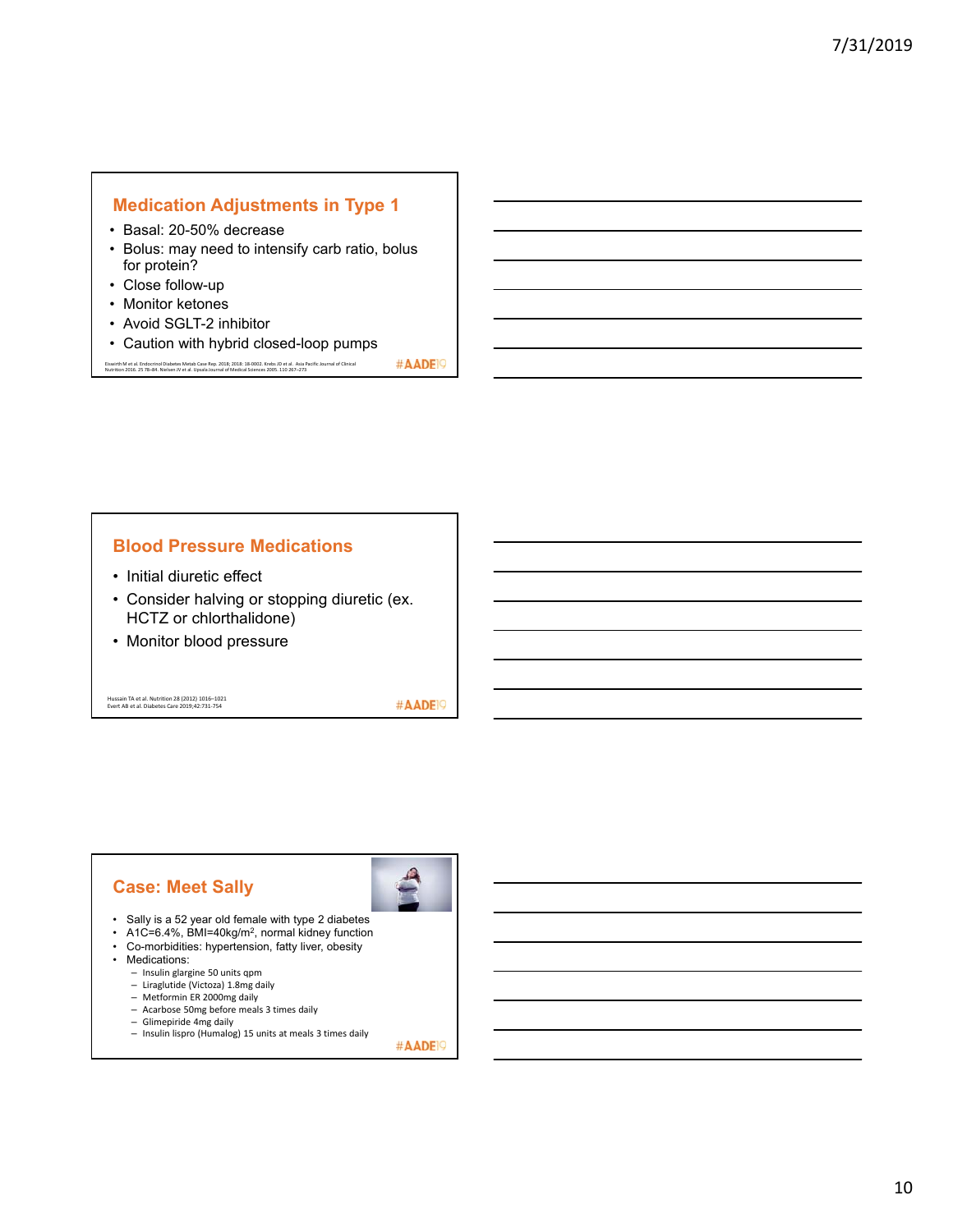

| $\overline{\phantom{a}}$ |                                                                                                                     |          |
|--------------------------|---------------------------------------------------------------------------------------------------------------------|----------|
|                          |                                                                                                                     |          |
|                          |                                                                                                                     | ________ |
|                          |                                                                                                                     |          |
|                          | and the contract of the contract of the contract of the contract of the contract of the contract of the contract of |          |
|                          |                                                                                                                     |          |
|                          |                                                                                                                     |          |







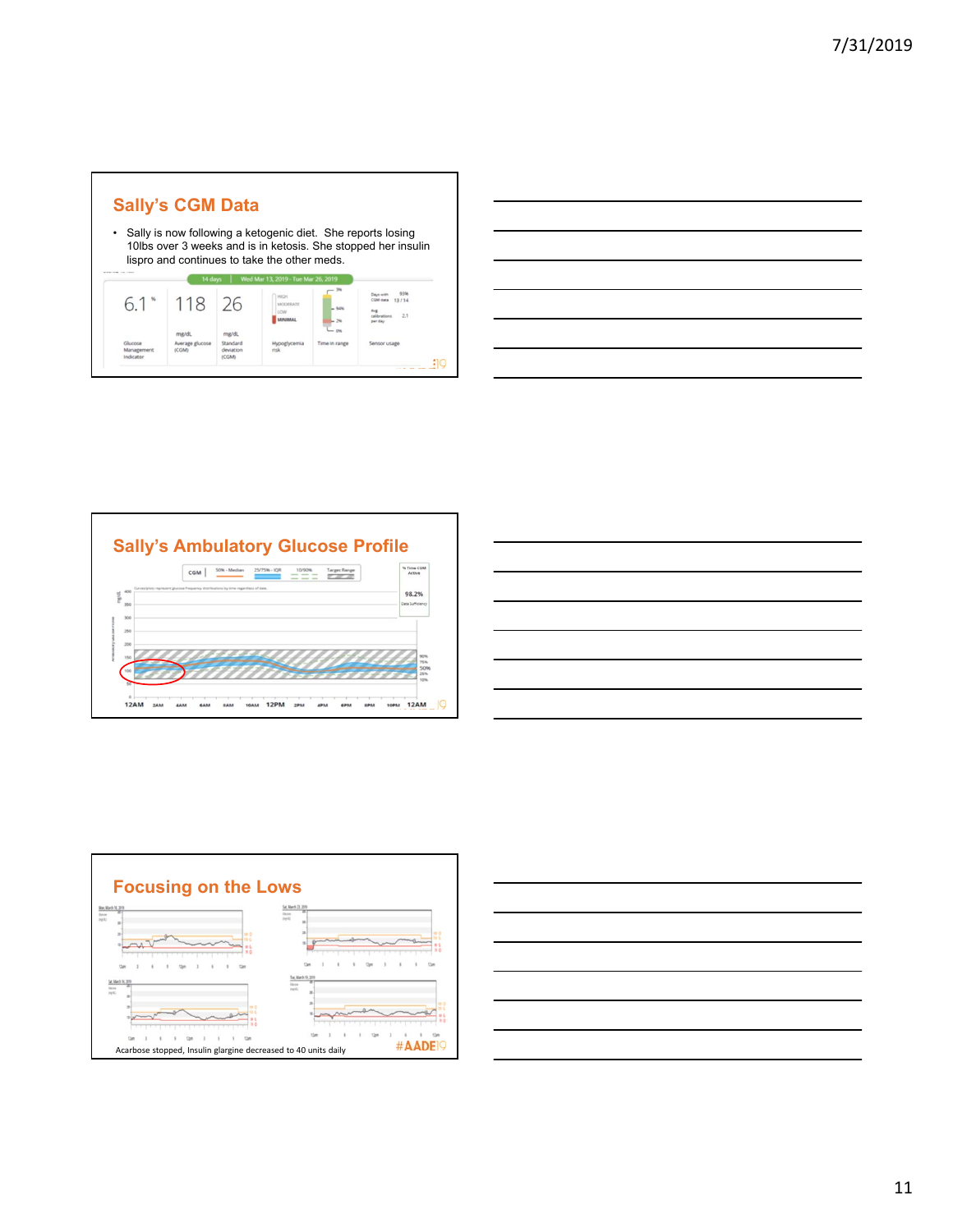| 59                                 | 108                               | 19                                             | <b>HIGH</b><br>MODERATE<br>LOW<br><b>MINIMAAL</b> |                          | 100%<br>Days with<br><b>COM mata</b><br>14/14<br>Aug.<br>3.1<br>calibration<br>per da |
|------------------------------------|-----------------------------------|------------------------------------------------|---------------------------------------------------|--------------------------|---------------------------------------------------------------------------------------|
| Glucose<br>Management<br>Indicator | me/di<br>Average glucose<br>(CGM) | mg/dL<br>Standard<br>deviation<br><b>ICGMI</b> | Hypoglycemia<br>risk                              | $-0.06$<br>Time in range | Sensor usage                                                                          |



#### **Two Months Later (3.5 months total)**

- Working with diabetes educator for bi-weekly nutrition and medication adjustments
- Sally lost 31 lbs
- Meds: metformin, liraglutide
- Stopped insulin glargine and glimepiride
- No hypoglycemia
- A1C=6.2%
- Sally is very happy  $\circledcirc$

#AADE<sup>19</sup>

#### **Summary**

- New evidence and guidelines support benefits of low carbohydrate meal plans in diabetes.
- The diabetes educator plays an important role in support the PWD in these plans.
- Medications should be frequently evaluated and adjusted to avoid hypoglycemia.